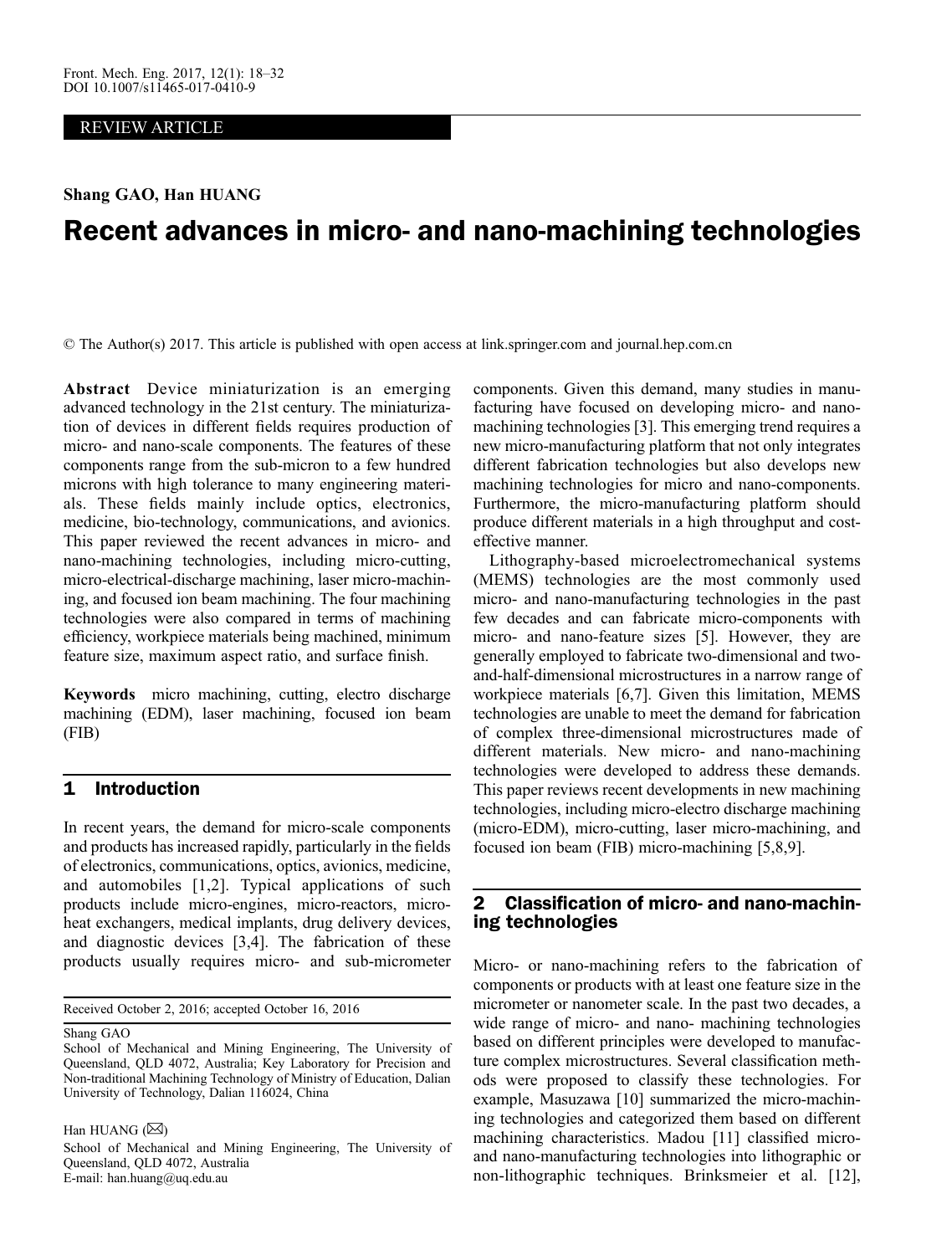Brousseau et al. [[13](#page-11-0)], and Qiu et al. [\[14\]](#page-11-0) classified these technologies into two types, namely, microsystem technologies (MST) and micro-engineering technologies (MET). MST is generally employed to produce MEMS, such as photolithography, electroplating, silicon micromachining, micro-electroforming, and chemical-etching. By contrast, MET mainly refers to some processes related to mechanical machining, such as cutting, milling, grinding, laser machining, micro-EDM, and FIB machining. The MET can be used to produce high-precision mechanical components and surfaces. Depending on the type of machined materials, micro- and nano-machining technologies can also be classified as silicon-based or nonsilicon-based manufacturing technologies [\[14\]](#page-11-0). Dimov et al. [[15](#page-11-0)] and Brousseau et al. [\[13\]](#page-11-0) classified these technologies on the basis of the processing dimension. In their classification, one-dimensional technologies include micro-cutting, micro-grinding, micro-milling, micro-EDM and FIB machining. These technologies fabricate microcomponents by performing material removal in a single dimension. Two-dimensional technologies fabricate micro structures in a plane by employing masks, including photo/ UV lithography, X-ray lithography, and electron beam lithography. Three-dimensional technologies are mainly employed for conducting surface modification and deposition or fabricating volume structuring. Processes under this classification include physical vapor deposition (PVD), chemical vapor deposition (CVD), microinjection molding (MIM) and nano-imprint lithography (NIL). The present paper focuses on the recent development of one-dimensional micro-machining technologies, including microcutting, micro-EDM, laser micro-machining, and FIB machining.

## 3 State-of-the-art technologies

#### 3.1 Micro-cutting

The machining principle of micro-cutting is essentially similar to that of conventional macro-cutting. It refers to the process of mechanical micro-machining employing micro-tools with geometrically defined cutter edges to remove materials directly. This process must be performed on ultra-precision machines or specifically designed micromachines. Given that micro-cutting can achieve microform accuracy and nanometer finish, this process is widely used to machine micro-components or micro-features in different engineering materials [[16](#page-11-0)–[18](#page-11-0)]. Typical microcutting processes include micro-turning, micro-milling, micro-drilling, and micro-grinding [\[19\]](#page-11-0). Various geometries and high surface quality can be achieved with the application of different micro-cutting processes to produce micro-components; these advantages are shown in Table 1 [\[19](#page-11-0)–[29](#page-11-0)]. The machining principle of micro-cutting is similar to that of conventional macro-cutting, but new

challenges, such as predictability, producibility, and productivity, must be resolved [\[30\]](#page-11-0). Moreover, microcutting exhibits several different characteristics because of significant reduction in size. These characteristics include cutting chip formation, minimum chip thickness, cutting force, and tool wear.

The depth of cut in conventional macro-cutting is significantly larger than the radius of the cutting tool edge. Thus, macro-chip formation models are created under the assumption that the cutting tool can completely remove the surface material of a workpiece and form cutting chips. The depth of cut in micro-cutting is close or even smaller than the edge radius of the cutting tool; this feature results in a large negative rake angle during cutting, as shown in Fig. 1 [[25](#page-11-0)]. It should be noted that the negative rake angle can be observed in both micro- and macro-grinding processes. This negative rake angle significantly influences the magnitude of shearing and ploughing forces because the elastic-plastic deformation of workpiece materials is more apparent in micro- than in the macro-cutting process [[31](#page-11-0),[32](#page-11-0)]. According to Liu et al. [[6](#page-11-0)[,33\]](#page-12-0), Bissacco et al. [\[34\]](#page-12-0), and Kim et al. [[35](#page-12-0)], the workpiece material can undergo pure elastic deformation during micro-cutting. Kim et al. [[35](#page-12-0)] also observed a new non-detached chip when the depth of the cut in the tool exceeded the critical minimum chip thickness. Further, when the depth of cut is less than a critical minimum chip thickness, the surface material only deforms elastically and cutting chips are not generated during machining.

Minimum chip thickness is an important measure that determines the formation of cutting chips. According to Weule et al. [\[36\]](#page-12-0), minimum chip thickness primarily depends on the edge radius of a cutting tool and the material property of the workpiece. They further indicated that once the depth of the cut of the cutting tool reaches the minimum chip thickness, surface roughness can be predicated based on the spring back of the elastically deformed material. Liu et al. [[37](#page-12-0)] established an analytical model for predicting minimum chip thickness; this model is based on the thermo-mechanical properties of the machined material, which include cutting temperature, strain, and strain rate. Vogler et al. [\[38,39\]](#page-12-0) used finite element modeling approach to investigate the minimum chip thickness of steel; they found that the minimum chip thickness is approximately 0.2 and 0.3 times of the edge radius of a cutting tool for pearlite and ferrite, respectively. This finding validates the assumption that material property affects minimum chip thickness. Son et al. [[40](#page-12-0)] examined the influence of friction between the workpiece and the cutting tool and established an analytical model for determining minimum chip thickness. This model established the correlations among minimum chip thickness, edge radius of cutting tool, and friction angle between the cutting tool and the uncut workpiece. Chen et al. [[29](#page-11-0)] performed a parametric investigation and developed micro-grinding technologies for micro aspherical molds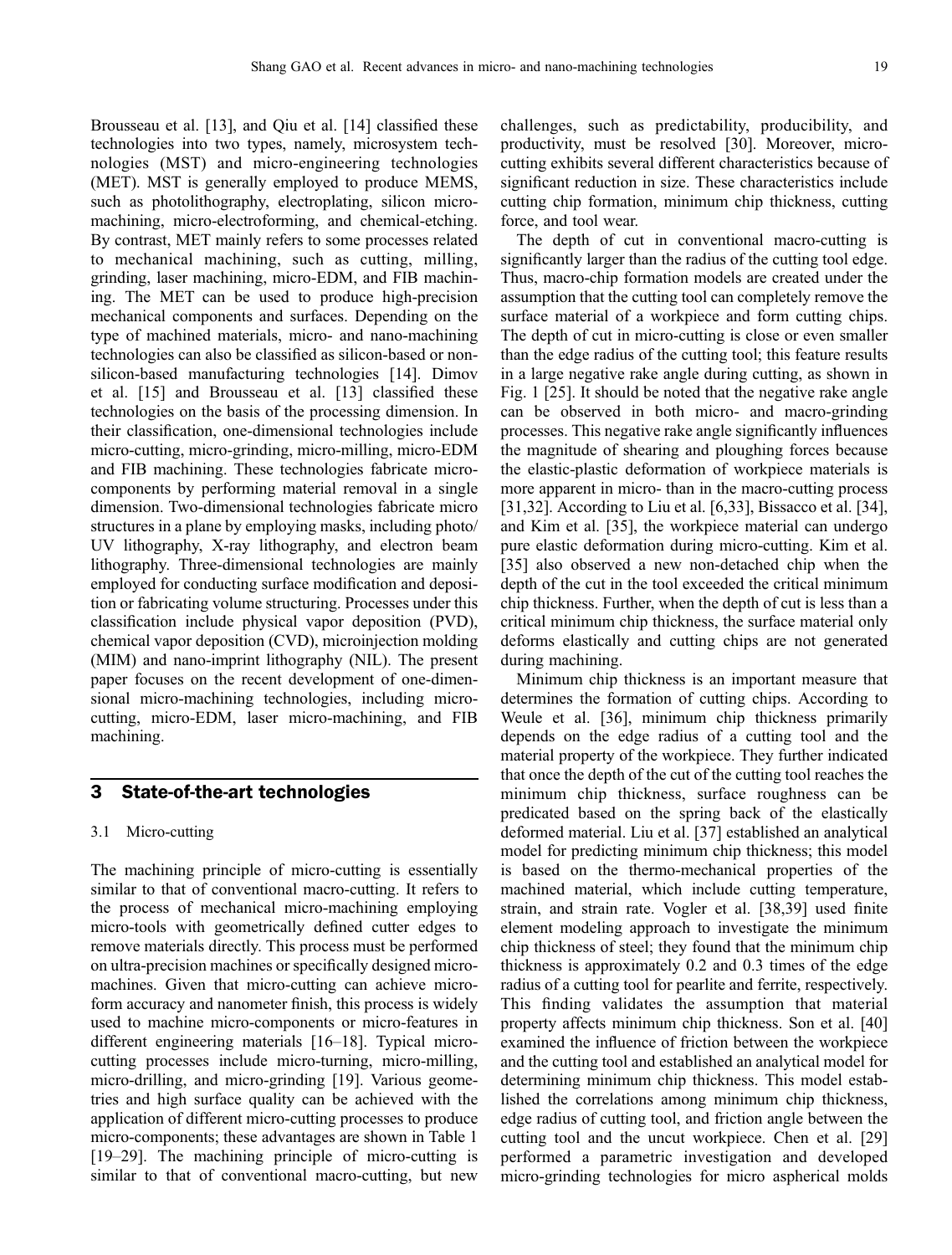| Process        | Machining shape                                                                                                | Feature size                                                            | Surface roughness Ra | Reference   |
|----------------|----------------------------------------------------------------------------------------------------------------|-------------------------------------------------------------------------|----------------------|-------------|
| Micro-turning  | Rotational convex shape with high aspect ratio<br>25 56 SEI<br>$10 \text{ kV}$ × 140 $100 \text{ }\mu\text{m}$ | Diameter $> 5 \mu m$ , but $> 100 \mu m$<br>more applicable             | 0.05-0.30 $\mu$ m    | $[19 - 21]$ |
| Micro-milling  | Convex and concave shapes with high aspect ratio<br>Molded plastic-part<br>$600 \mu m$                         | Slot width $>$ 3 $\mu$ m, but $>$ 50 $\mu$ m<br>more applicable         | $<10~\mathrm{nm}$    | [22, 23]    |
| Micro-drilling | Round blind- and through-holes<br>$×6.0k$ 0002 20 kV 5 um                                                      | Diameter $> 5 \mu m$ , but $> 50 \mu m$<br>more applicable              | 0.05-0.30 $\mu$ m    | [24, 25]    |
| Micro-grinding | Convex and concave shapes of hard-brittle materials                                                            | Structure width $> 13 \mu m$ ,<br>$but > 50 \mu m$ more applicable      | $<10~\mathrm{nm}$    | $[26 - 29]$ |
|                | Tool<br>Chip<br>Cutting speed<br>- Workpiece -<br>(a)                                                          | Tool<br>Edge<br>Chip<br>radius<br>Cutting speed<br>- Workpiece -<br>(b) |                      |             |

Table 1 Machining capabilities of typical micro cutting processes

Fig. 1 Schematic of chip formation in (a) macro-cutting and (b) micro-cutting [[25](#page-11-0)]

made of tungsten carbide. They found that the thickness of an undeformed chip at nanometric scale had insignificant influence on the surface finish of ground inserts, whereas grinding trace spacing had a slightly stronger influence on surface finish. They also developed a new truing and dressing technique for micro grinding wheels that achieved satisfactory wheel form accuracy and high grain packing density. These technologies were applied to fabricate a micro aspherical insert with a diameter of 200 µm, a surface finish of 4 nm, and a form error of  $0.4 \mu m$ .

Many studies investigated cutting force in micro-cutting

and the significant effect of size on chip formation, cutting tool deflection, and bending stress [[41](#page-12-0)]. Kim et al. [[31](#page-11-0)] analyzed differences in cutting force between macro- and micro-cutting. Shear occurred along the shear plane during macro-cutting. By contrast, shear stress in micro-cutting gradually increased around the edge radius of the cutting tool. This study also established a micro-cutting force model that considered the elastic recovery of workpiece material, which resulted in sliding along the clearance face of the cutting tool. Liu et al. [\[6\]](#page-11-0) demonstrated that the forced vibration of the cutting tool and the elastic recovery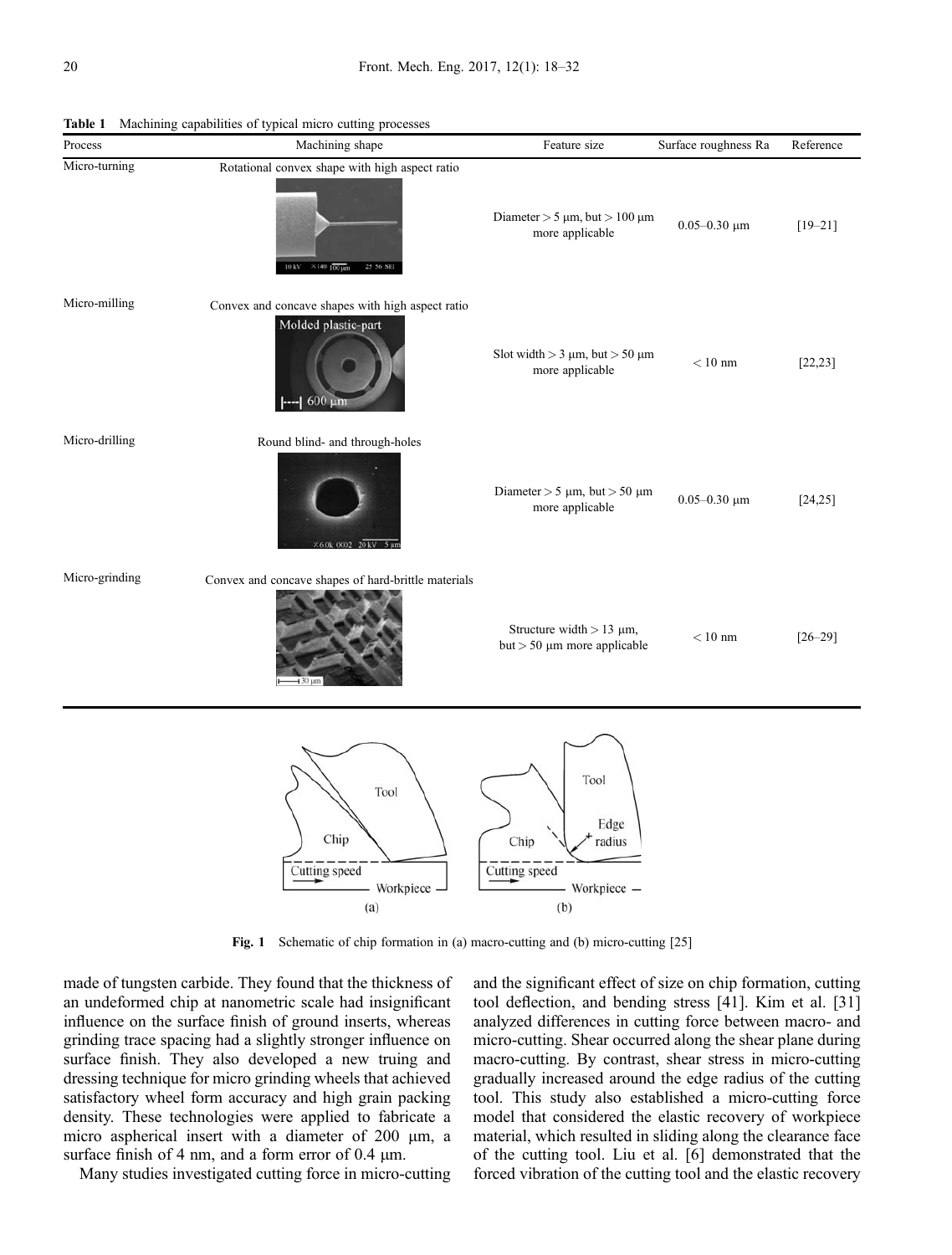of the machined material significantly affected the magnitude of cutting force at low feed rates. They found that low feed rates resulted in unstable micro-cutting because of the elastic deflection of the machined material thereby leading to the forced vibration of the cutting tool. To calculate the chip thickness of the machined material, Bao and Tansel [\[42,43\]](#page-12-0) proposed a cutting force model that considered the effect of tool tip trajectory. However, this model did not consider the effect of the negative rake angle of the cutting tool and elastic-plastic deformation of the workpiece material in micro-cutting; both of these factors significantly differ from that in macro-cutting. The interaction between the cutting force and the corresponding deformation of the cutting tool is a key issue in microcutting. Dow et al. [\[41\]](#page-12-0), Duan et al. [\[44\]](#page-12-0), and Ma et al. [\[45\]](#page-12-0) analyzed the effect of tool deformation on cutting force; they established cutting force models that compensated for the error induced by cutting-tool deflection during microcutting.

Cutting tools are critical to micro-cutting processes because these tools can considerably affect surface quality and the feature size of micro-components. In the past few years, a continuous effort has been directed toward developing efficient micro-cutting tools. Diamond materials are often employed in micro-turning and microgrinding, but these materials are unsuitable for cutting ferrous workpiece materials [[46](#page-12-0)]. Micro-cutting tools in micro-milling and micro-drilling are usually made of tungsten carbide because of the high hardness and strength of this material at elevated temperatures [[47](#page-12-0)]. At present,

commercially available micro-cutting tools with a helix angle that can reach a diameter of  $50 \mu m$  are fabricated by ultra-precision grinding [\[48\]](#page-12-0). Micro-cutting tools with less than 50 mm diameter generally have a special zero helix angle to increase the strength of the tool and mitigate the limitations of machining methods [\[23](#page-11-0)[,48\]](#page-12-0). Onikura et al. [[49](#page-12-0)] fabricated carbide tools with 11 µm diameter through ultrasonic vibration grinding to reduce grinding forces without breaking the cutting tools. Adams et al. [[50](#page-12-0)] used FIB sputtering to fabricate micro-milling tools with  $25 \mu m$ diameter at different cutting edges, as shown in Fig. 2. They used these tools to machine micro-channels with 25 mm depth and width. Egashira et al. [\[51\]](#page-12-0) employed EDM to develop cemented tungsten carbide drilling and milling tools with 3 µm diameter. They used these tools to fabricate holes with diameters of 4  $\mu$ m and slots with 4  $\mu$ m width and 3  $\mu$ m depth, as shown in Fig. 3 [\[51\]](#page-12-0).

#### 3.2 Micro-EDM

EDM is a thermo-electric machining process that removes workpiece material through high-frequency, repeated electrical discharges between the electrode tool and the workpiece material. Both materials are submerged in liquid dielectric bath. The development of EDM has been directed toward machining of features in the micrometric scale. This development led to the widespread utilization of micro-EDM to fabricate micro-components, microtools, and parts with micro-features. Micro-EDM can machine various materials, such as hardened steel,



Fig. 2 Micro-cutting tools of 25 µm in diameter made by FIB micro-milling having (a) 2, (b) 4 and (c) 5 cutting edges [\[50\]](#page-12-0)



Fig. 3 (a) A micro-cutting tool of 3 µm in diameter made by EDM and the fabricated (b) micro-hole and (c) micro-slot [[51](#page-12-0)]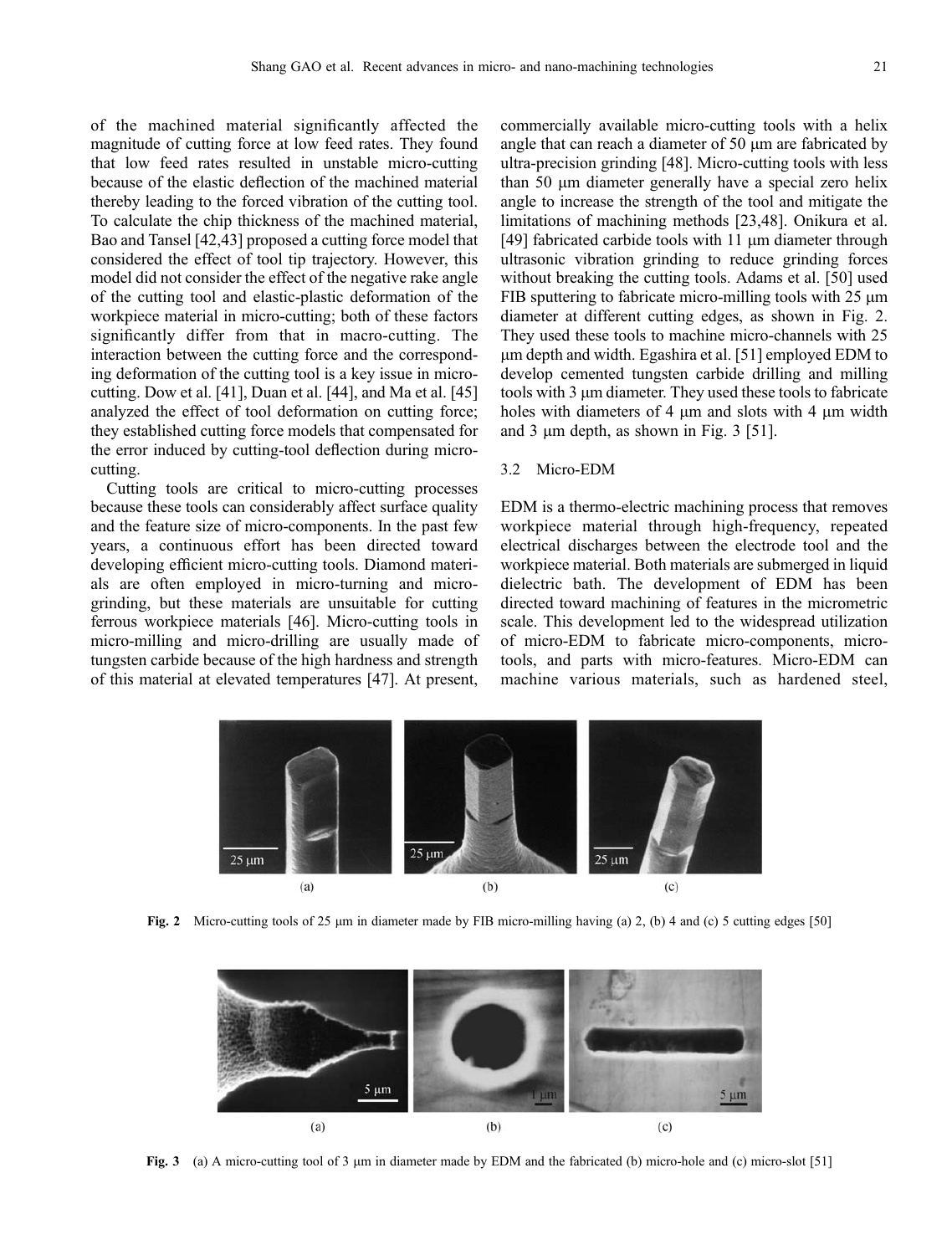cemented carbide, and electrically conductive ceramics with sub-micron precision [\[8](#page-11-0),[52](#page-12-0)]. Given its small machining force and good repeatability, micro-EDM is one of the most valuable processes for fabricating micro-structures with high aspect ratios [[53](#page-12-0)]. Figure 4 [\[9,13,](#page-11-0)[54\]](#page-12-0) shows micro-features machined by micro-EDM. Current micro-EDM technologies primarily include die-sinking micro-EDM, micro-wire EDM, micro-EDM drilling, and micro-EDM milling [\[13\]](#page-11-0). The removal mechanism of micro-EDM is similar to that of macro-EDM, but micro-EDM has unique features in tool fabrication, discharge energy, and dielectric fluid flushing [[55](#page-12-0),[56](#page-12-0)]. Unlike conventional macro-EDM, the application of micro-EDM is hindered by limitations in handling of electrodes, preparation of workpiece-electrode, and planning of the machining process [\[53\]](#page-12-0).

Machining error induced by electrode wear is generally disregarded in conventional macro-EDM. However, electrode wear in micro-EDM significantly affects the machining accuracy of fabricated micro-features. Researchers investigated electrode wear mechanism and compensation approaches to overcome this issue. Pham et al. [[53](#page-12-0)] investigated the influence of different sources of errors, including machine, electrode dressing, electrode wear, and fixture, on the machining accuracy of micro-EDM milling; they found that electrode wear compensation was critical to achieving highly accurate microfeatures. They also proposed a micro-EDM milling approach that did not rely on complex mathematical calculations. This approach is shown in Fig. 5 [[53](#page-12-0)]. As shown in Fig. 5, cavity volume is only partially completed after the first milling passes through Path 1 [[53](#page-12-0)] because electrode wear primarily appears on the edge and face of the tool.  $Z_{\text{contact}}$ , which denotes the point where the electrode tip comes in contact with the workpiece, is reset. The paths for the next milling passes are then designed (Paths 2 and 3). If electrode wear is small or negligible (after Path 4 in Fig. 5), a newly dressed electrode is employed to conduct finishing milling passes. In addition, Pham et al. [\[57,58\]](#page-12-0) also investigated the influence of different factors that contribute to electrode wear in micro-EDM drilling with micro-rod and micro-tube electrodes.

They discussed possible methods for wear compensation and calculated electrode wear ratios using a simple method. This method is based on geometrical variations during machining. Dimov et al. [[59](#page-12-0)] presented a new toolpath generating method for layer-based micro-EDM milling. This method integrates uniform wear method and adaptive slicing to compensate for electrode wear by varying layer thickness. Complex three-dimensional cavities were fabricated by micro-EDM milling using simple-shaped electrodes. Tasi and Masuzawa [\[60\]](#page-12-0) studied the influence of thermal properties on the electrode wear of various materials in micro-EDM. They found that the boiling point of an electrode material played a significant role in electrode wear. Motivated by this finding, they proposed an index based on boiling phenomenon to evaluate the erosion property of electrode material. To reduce electrode wear, Uhlmann and Roehner [[61](#page-12-0)] applied novel electrode materials to fabricate tool electrodes; these materials include boron doped CVD-diamond (B-CVD) and polycrystalline diamond (PCD). They investigated the performance of B-CVD and PCD and the effect of electrode materials on tool wear and workpiece surface quality. However, further investigation must be conducted on the effects of micro-feature and element concentration in PCD and B-CVD on material removal and wear mechanism for industrial applications. Aligiri et al. [[62](#page-12-0)] employed an electro-thermal model to estimate material removal volume in real time during micro-EDM drilling; in this study, the compensation length of electrode wear was determined by comparing the estimated material removal volume with the targeted material removal volume. Bissacco et al. [[63](#page-12-0)] also proposed a new electrode wear compensation method for micro-EDM milling based on discharge counting and discharge population characterization. They found that electrode wear can be effectively compensated based on discharge counting without implementing a pulse discrimination system.

Electrode preparation is important in achieving high accuracy and good repeatability in micro-EDM [\[53\]](#page-12-0). Thus, many researchers have focused on tool-electrode preparation in the past years. Masuzawa et al. [[64](#page-12-0)] proposed a new technique called wire electro-discharge grinding (WEDG)



Fig. 4 (a) A sharp-edge microstructure array, (b) a high aspect ratio pillared microstructure array and (c) a micro-compressor machined by the micro-EDM [[9,13](#page-11-0),[54](#page-12-0)]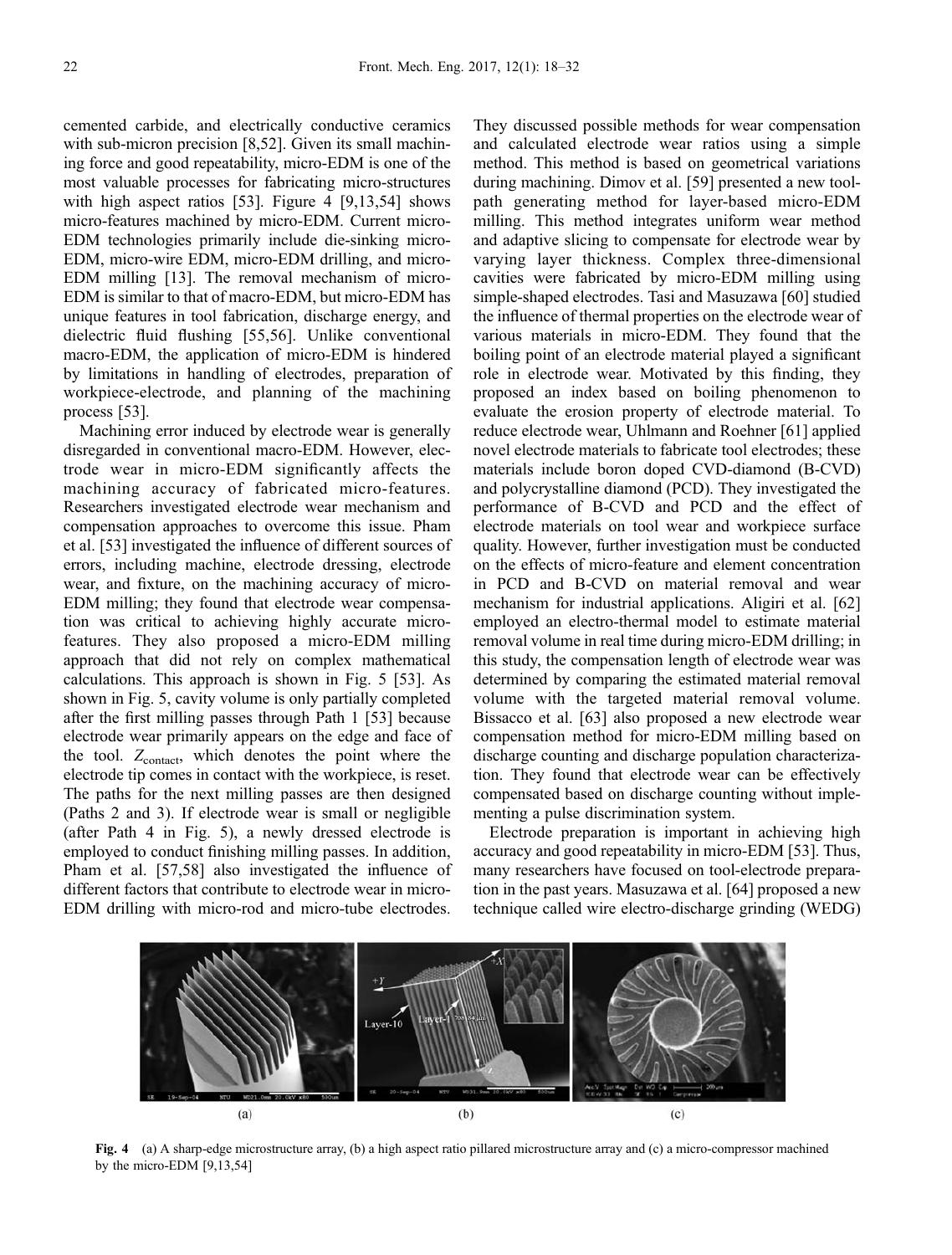

Fig. 5 Process strategy for wear compensation in micro-EDM milling [[53](#page-12-0)]



Fig. 6 Schematic of a WEDG system [[65](#page-12-0)]

to facilitate on-the-machine electrode generation. WEDG is similar to wire EDM given that both approaches used a traveling wire as tool electrode; however, the wire guide and the machining setup of WEDG differ from that of wire EDM, as shown in Fig. 6 [\[65\]](#page-12-0). The continually running wire is fed at a constant speed from the wire pool to the dressing system. Thus, the wire pool applies constant tension to the running wire throughout the entire dressing process. The running wire then passes through a vibration damper and a fixed wire guide to maintain stability during the dressing process. The electrode is dressed by a rotating electrode at the position of the wire guide. Finally, the running wire goes through a number of wire guides and is deposited. Using this technique, they investigated the machining characteristics, including accuracy and repeatability. They demonstrated that WEDG can achieve high accuracy and good repeatability with an error of less than 1 mm. This method can successfully machine materials into electrodes of less than 15  $\mu$ m in diameter. Rees et al. [[65](#page-12-0)] investigated the effects of electrode material, process strategy, and machine accuracy on the surface finish, electrode quality, and aspect ratio of the fabricated electrode. They demonstrated that tungsten carbide and tungsten electrodes made by WEDG can achieve high aspect ratio and good surface finish, respectively. They also proposed a compensation method based on an optical verification system to significantly improve the machining accuracy of tool electrodes.

WEDG is widely used for electrode generation in micro-EDM, but conventional WEDM still encounters issues in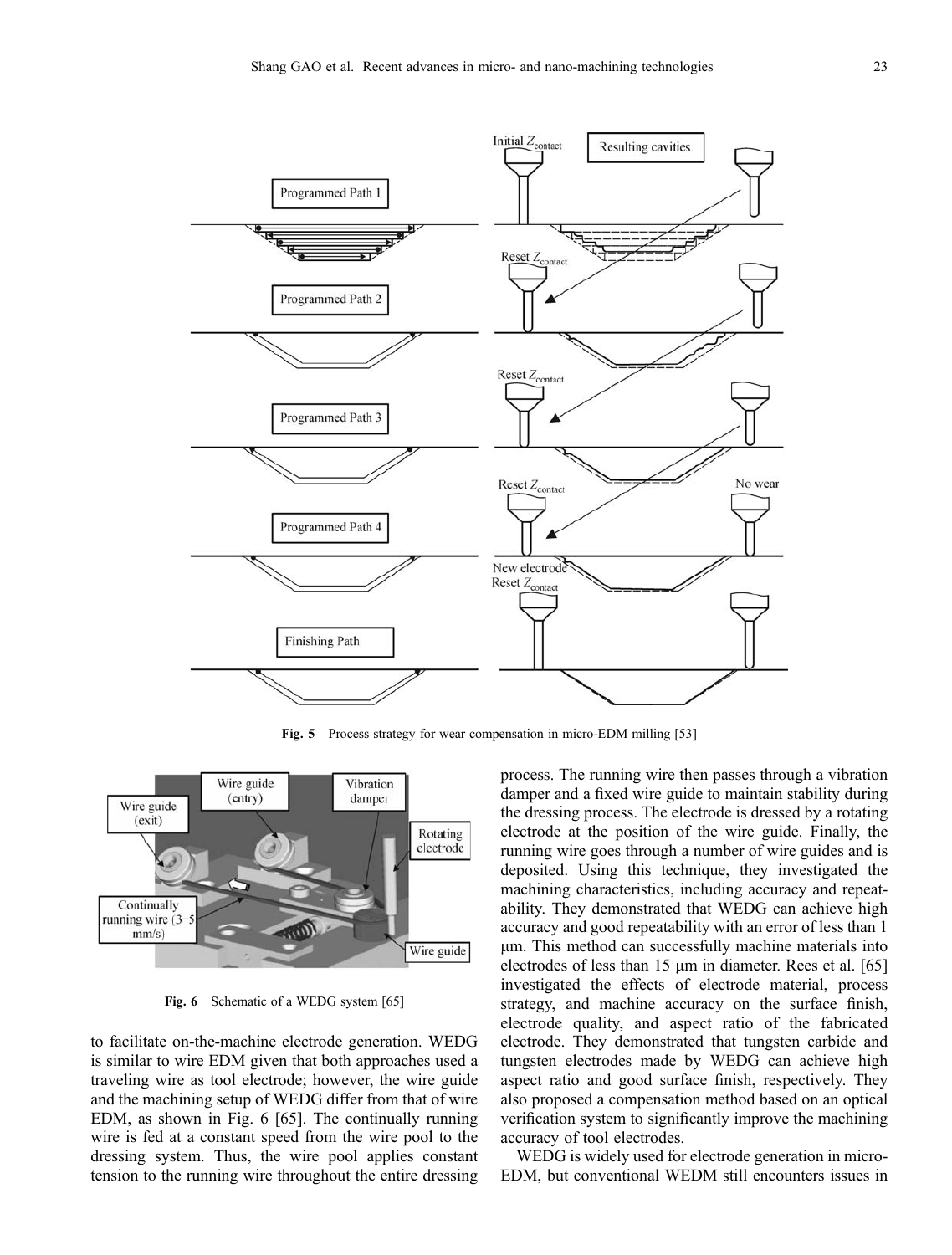producing cylindrical electrodes with high aspect ratios. Considerable research effort has been directed toward implementing WEDG with a wire micro-EDM. Uhlmann et al. [[66\]](#page-13-0) studied the machining performance of three different methods for producing cylindrical parts, namely, electro-discharge turning (EDT), electro-discharge grinding (EDG), and WEDG; they particularly examined pulse stability, hydrodynamic behavior of dielectrics, machine dependent gap, and feed control. However, this study did not attempt to optimize surface quality. Using a similar method to machine cylindrical parts, Qu et al. [\[67,68\]](#page-13-0) improved traditional WEDM by integrating an additional rotary axis into the micro-EDM machine. They studied the influences of pulse on-time, part rotational speed, and wire feed rate on the surface finish and roundness of machined components. Nonetheless, the approach developed was employed to fabricate macro-components, not directly applicable at the micro scale. Rees et al. [\[69\]](#page-13-0) and Brousseau et al. [\[13](#page-11-0)] used wire micro-EDM combined with a rotating submergible spindle to perform WEDG. As shown in Fig. 7 [[69](#page-13-0)], a wire guide was not required at the contact point between the electrode running wire and the rotating test-piece. This approach improved the flexibility of machine cylindrical parts. The use of WEDG set-up can achieve better surface integrity than that by traditional WEDG under the same discharge energy levels. Figure 8 [\[13\]](#page-11-0) shows the micro electrode machined by the WEDG implemented into micro-wire EDM.



### 3.3 Laser micro-machining

Laser micro-machining is a widely-used energy-based machining process, wherein a laser beam is focused to melt and vaporize unwanted materials from the workpiece [\[70\]](#page-13-0). Laser micro-machining is an efficient micro-manufacturing process because of its high lateral resolution, low heat input, and high flexibility [[14](#page-11-0)]. Laser micro-machining integrated with a multi-axis micro-machining system can be used for drilling, cutting, milling, and surface texturing. This process is suitable for machining micro-components made of different kinds of workpiece materials, such as metals, polymers, glasses, and ceramics [[71](#page-13-0)]. Figure 9 [[72](#page-13-0)] shows typical micro-features fabricated by laser micromachining. Laser micro-machining is primarily used for drilling, cutting, and milling. Specially, laser micro-milling is gradually gaining recognition as an important micromanufacturing technology in rapid prototyping, component miniaturization for different applications, and serial production of micro-devices by batch fabrication methods [[71](#page-13-0),[73](#page-13-0)].



Fig. 8 Micro electrode machined by micro-wire EDM [\[13\]](#page-11-0)

Laser micro-drilling is an economical process for making closely spaced micro-holes. Laser micro-drilling typically includes two types of processes, namely, Fig. 7 WEDG principle implemented into micro-wire EDM [[69](#page-13-0)] percussion drilling and trepan drilling; the schematic of



Fig. 9 (a) Micro-through-hole arrays, (b) honeycomb micro-structures, (c) a micro-spinneret, and (d) cone-like-protrusions fabricated by the laser micro-machining [[72](#page-13-0)]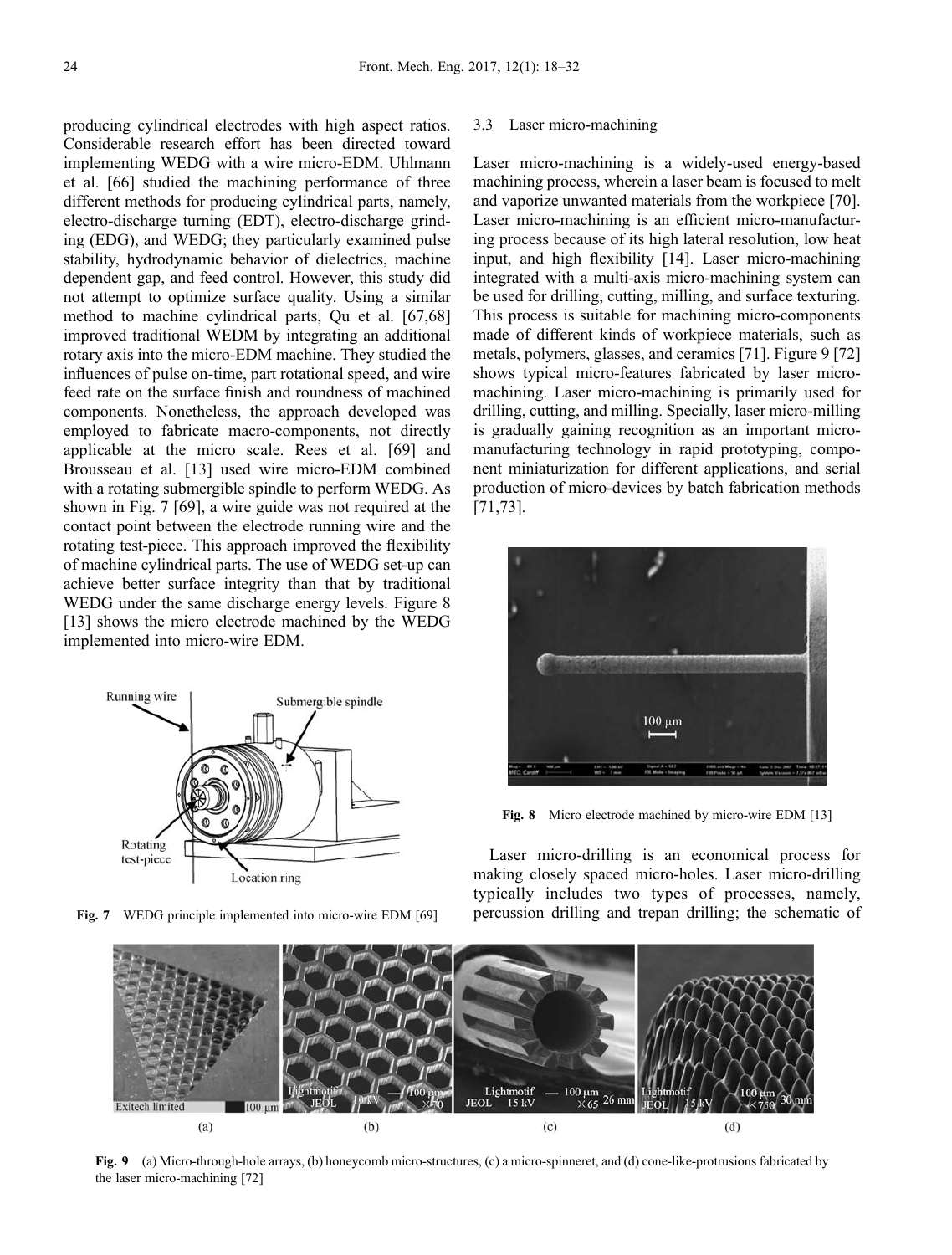

Fig. 10 Schematic of (a) percussion laser micro-drilling and (b) laser micro-drilling [\[74\]](#page-13-0)

these two processes is shown in Fig. 10 [\[74\]](#page-13-0). Percussion drilling is generally used for fabricating micro-holes, wherein the laser spot remains stationary on the workpiece material and a series of pulses is released. Thus, the diameter of the micro-hole depends on the laser spot size, which ranges from several micro-meters to tens of micrometers. The micro-hole made by laser drilling is tapered because the diameter of the hole at the exit of the laser beam is smaller than that at the entrance of the laser as shown in Fig. 11(a). The tapered shape may be improved by optimizing the processing parameters [\[75,76\]](#page-13-0). The smallest micro-holes that have been made by the Lightmotif B.V. Corporation have a diameter of sub-microns at the laser exit. Zheng and Huang [\[77\]](#page-13-0) proposed a novel approach for improving laser hole drilling quality by using an ultrasonic vibrator to excite the work material during laser drilling. They found that the aspect ratio and wall surface finish of the micro-holes machined by ultrasonicvibration-assisted laser drilling were improved compared with that without ultrasonic vibration assistance. To machine holes larger than the laser spot size in diameter, trepan laser micro-drilling technology can be used, in which the laser beam cuts the workpiece material around the circumference of the hole. Figure 11(b) shows the micro-holes machined by trepan laser micro-drilling, which exhibits perfectly smooth walls with the absence of burrs. The machining principle of laser micro-cutting is similar to that of trepan laser micro-drilling. This approach also removes the workpiece material by scanning the contour of the desired cut through the use of pulse lasers to achieve highly accurate cuts with good surface quality and low damage [\[78\]](#page-13-0). By using fast galvanometer scanners, laser micro-cutting can facilitate accurate, flexible, and fast cutting processes.

Laser micro-milling is a new machining process that employs a focused laser beam to scan over workpiece and remove workpiece material layer-by-layer through laser ablation effect [[13](#page-11-0)]. Unlike conventional micro-milling, scanning pattern in laser micro-milling may vary for each layer. This feature indicates that this machining process can fabricate three-dimensional surface structures. In addition, laser micro-milling can machine different kinds of engineering materials. This technique is particularly suitable for hard workpiece materials that are difficult to machine using traditional machining methods. Laser parameters in laser micro-milling significantly influence the machining process. An accurate control of the laser parameters combined with the optimization of the scan



Fig. 11 Micro-holes machined by (a) percussion laser micro-drilling and (b) trepan laser micro-drilling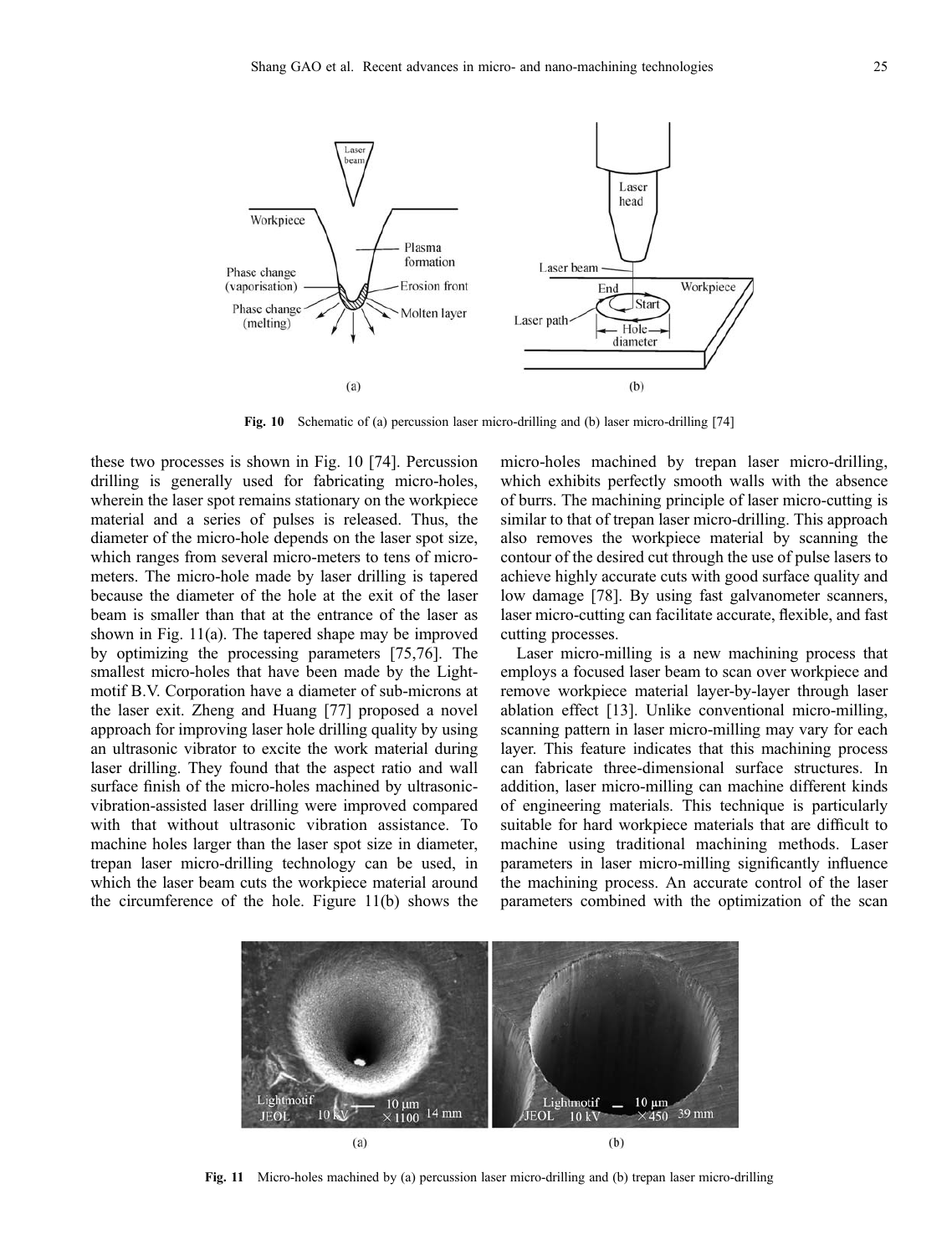pattern is the key to achieving high-quality laser micromilling. Petkov et al. [\[79\]](#page-13-0) proposed two major material removal mechanisms based on laser pulse length (i.e., ultrashort pulses and long pulses) in laser micro-milling. Ultrashort pulses refer to femtosecond and picosecond pulses, whereas long pulses comprise nanosecond and longer pulses. When ultrashort pulses are used in laser micro-milling, the duration of laser pulse is less than the time needed for the electrons and the atomic lattice to reach thermal equilibrium; thus, laser ablation can be considered a solid-plasma or solid-vapor transition, having a small or negligible heat-affected zone [[80,81](#page-13-0)]. However, the absorbed energy from the laser beam in long pulses melts the workpiece and heats it to a high temperature enabling atoms to obtain enough energy to enter a gaseous state. In this case, the thermal wave has sufficient time to propagate into the workpiece material, which results in the evaporation of the liquid state of a material. After performing laser micro-milling with long pulses, heat quickly dissipates into the work material, and a recast layer is generated. Various defects, such as microcracks, debris, surface layer damage, shock waves, and recast layers, are also generated [[82](#page-13-0)]. Huang et al. [\[83\]](#page-13-0) studied the effect of femtosecond laser micro-milling on the surface characteristics and microstructures of a Nitinol alloy. They demonstrated that this process can achieve better surface quality as well as thinner re-deposited material and heataffected layers. Thus, laser micro-milling using ultrashort pulses can improve surface quality. Pham et al. [\[73\]](#page-13-0) investigated laser micro-milling for machining ceramic micro-components; they demonstrated that laser micromilling with microsecond pulses can machine microcomponents with feature sizes as small as  $40 \mu m$ . However, their investigation was still in its infancy and did not reveal the material removal mechanism and the interactions between the laser beam and the workpiece involved in the machining process. Dobrev et al. [\[84\]](#page-13-0) developed a model to simulate the material removal process involved in laser ablation. Using this model, they

revealed the formation mechanism of crater defects on metal materials machined using microsecond laser pulses. They also employed laser micro-milling to machine ceramics and silicon nitride micro-components [[85](#page-13-0)]. These previous works verify the machining accuracy of laser micro-milling at the micrometric scale. Machining accuracy and surface quality depend on the process parameters and the composition and initial surface finish of the workpiece. In general, decent results can be obtained on workpiece materials that have a fine grain or amorphous structure and a polished surface.

#### 3.4 FIB-machining

FIB machining can fabricate complex micro- and nanofeatures using a focused beam of ion with in situ scanning electron microscopic (SEM) monitoring to remove unwanted workpiece material layer by layer. FIB can also be used to deposit materials via ion beam-induced deposition when precursor gas exists [[86](#page-13-0)]. Ion beam is irradiated on the workpiece surface and the surface atoms receive energy during FIB micro-milling. The workpiece surface of atoms is sputtered if the received energy exceeds the surface binding energy [\[87\]](#page-13-0). FIB micro-milling can fabricate complex micro-features on nearly all workpiece materials with high surface quality and dimensional accuracy because of ultra-low ion scattering effect. In particular, FIB micro-milling can machine micro-features of less than 50 nm in lateral size [\[13\]](#page-11-0). At present, FIB micro-milling technology is widely used in the semiconductor industry for modifying electronic circuits, preparing transmission electron microscope (TEM) specimens, and debugging integrated circuits with increasing circuit density and decreasing feature dimension [[88](#page-13-0)–[90](#page-13-0)]. FIB is also employed to fabricate high-quality and high-precision micro-components for optical, mechanical, thermofluidic, and biochemical applications [\[88](#page-13-0),[91,92\]](#page-13-0). Figure 12 [[88](#page-13-0),[92](#page-13-0),[93](#page-13-0)] shows the micro-structures and micro-tools fabricated by FIB micro-milling.



Fig. 12 (a) A TEM specimen, (b) Mo-alloy micro-pillars and (c) a monocrystal diamond micro-tool fabricated by FIB micro-milling [\[88,92](#page-13-0),[93\]](#page-13-0)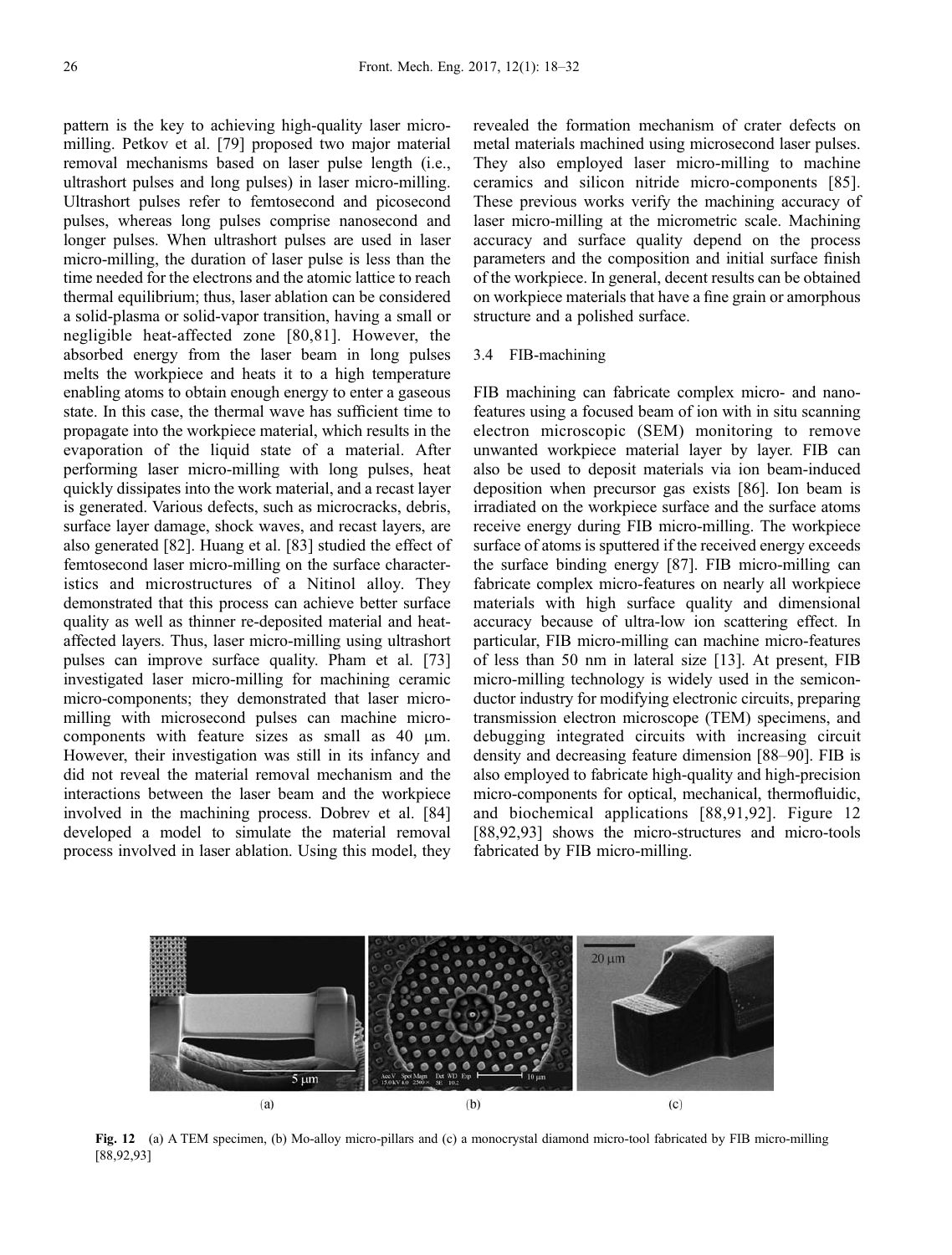FIB micro-milling is popularly used in micro-tool fabrication because of its high accuracy and resolution. This technology induces small or negligible machining stress and damage layer comparing with conventional ultra-precision machining methods. Picard et al. [\[92\]](#page-13-0) employed the FIB micro-milling to produce micro-tools with non-planar materials. These micro-tools were made of different materials including tungsten carbide, high speed steel, and single crystal diamond. They successfully fabricated a variety of micro-cutting tools with dimensions in the range of  $15-100 \mu m$  and a cutting edge of 40 nm in radius. To machine micro-diffractive optical elements, Xu et al. [\[94\]](#page-13-0) used FIB micro-milling to fabricate microcutting tools with edge radius of around 25 nm with complex shapes as shown in Fig. 13. Wu et al. [\[95\]](#page-13-0) optimized the fabrication process of diamond cutting tools with edge radius at nanometric scale by direct writing of FIB micro-milling. The FIB-induced lateral damage of diamond micro-tools could be reduced using the optimized process to improve the cutting ability and prolong the lifetime of micro-cutting tools.

FIB micro-milling was successfully employed to fabricate micro- and nano-structures in recent years. Li et al. [[96](#page-13-0)] studied the FIB micro-milling capacity to machine micrometer and nanometer scale features on Nibased substrates. This paper demonstrated that the microand nano-features machined by FIB micro-milling process can replace lithography-based pattern transfer techniques to fabricate Ni-based masters for injection molding and hot embossing. Li et al [[97](#page-13-0)] further investigated machining capacity of FIB micro-milling for micro- and nano-features on fused silica substrates coated with a 15 nm thick Cr layer. Their study indicated that FIB micro-milling could also replace e-beam lithography for fabricating fused silica templates for UV nanoimprinting. According to Wu and Liu [[98](#page-13-0)], well-defined, laterally site-positioned arrays of silicon islands could be directly fabricated using the FIB micro-milling without mask-removal or etching steps. They also fabricated silicon islands with different shapes

and sizes; nanoscale Si island arrays with hexagonal symmetry were also fabricated as shown in Fig. 14 [\[98\]](#page-13-0). Chang et al. [\[99\]](#page-14-0) developed a fabrication method of ZnObased micro-cavities with different shapes by FIB micromilling and systematically investigated the optical characteristics of different shaped micro-cavities. Their experimental results demonstrated that ZnO-based microcavities with different shapes were fabricated by FIB micro-milling with high quality. Lu et al. [\[100](#page-14-0)] used FIB micro-milling to fabricate a series of cantilevers with different dimensions to investigate the facture strength characterization of protective intermetallic coating on AZ91E Mg alloys as shown in Fig. 15. FIB micro-milling has found a number of applications that require complex micro-structures made of various engineering materials.

3.5 Comparison of micro- and nano-machining technologies

A series of micro- and nano-machining technologies were reviewed, including micro-cutting, micro-EDM, laser micro-machining and FIB machining. Those machining technologies are essential for the manufacture of microand nano-components. Table 2 shows a comparison between the four machining technologies discussed earlier in terms of material removal rate, workpiece materials being machined, minimum feature size, maximum aspect ratio and surface finish. Micro-cutting technologies, which include micro- turning, milling, drilling and grinding, have the highest machining efficiency. These technologies can machine various engineering materials including metals, polymers, ceramics, silicon, and glass. However, microcutting has limitation in terms of achieving the minimum feature size. Machining features of sizes less than 25  $\mu$ m remain challenging. Micro-EDM can achieve the highest aspect ratio and micro holes with an ultra-high aspect ratio of more than 30 can be fabricated using micro-EDM drilling with ease. Nevertheless, micro-EDM can only machine conductive materials. Laser micro-machining can



Fig. 13 (a) Spherical and (b) hemi-spherical micro-cutting tools fabricated by the FIB micro-milling [[94](#page-13-0)]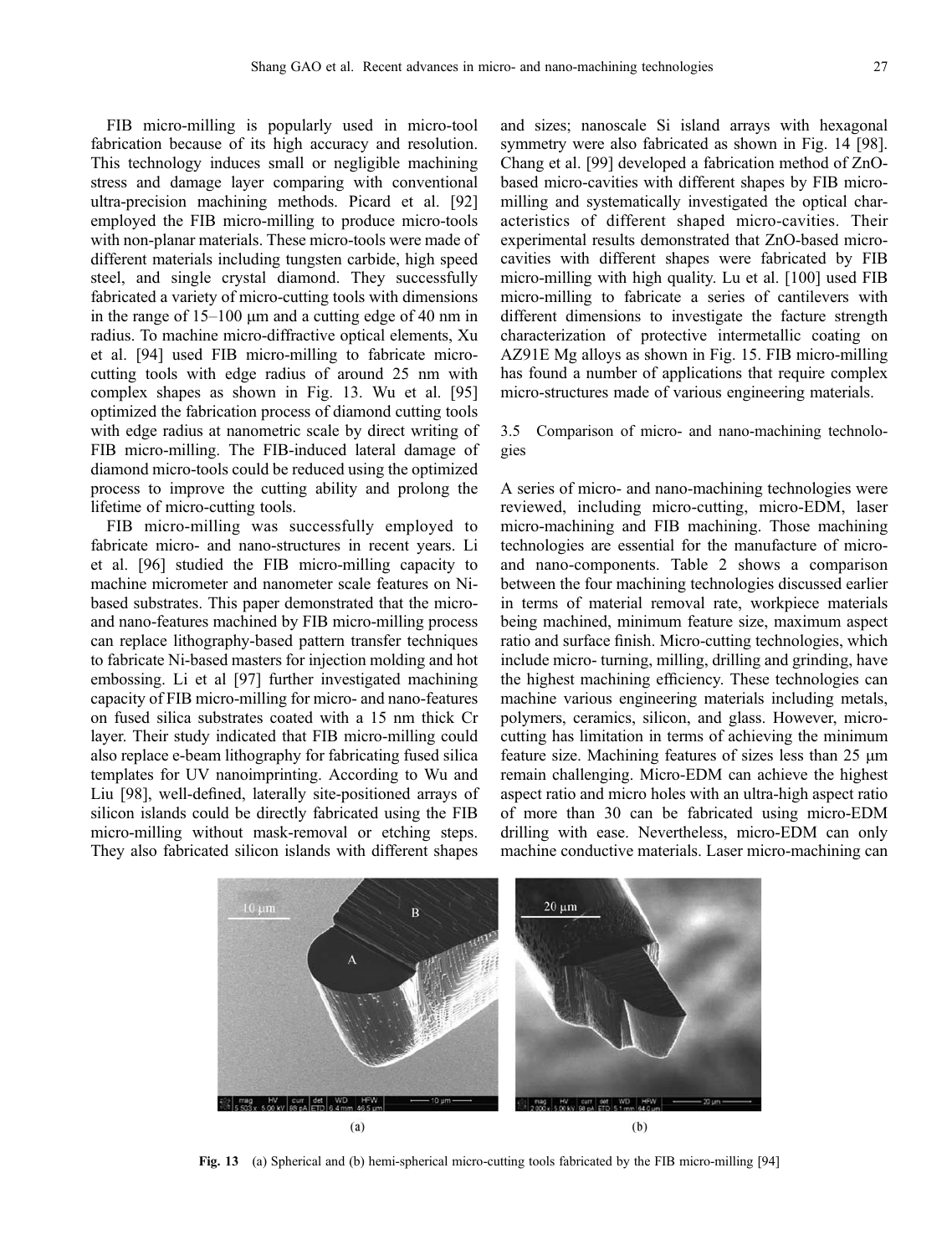Fig. 14 Nanoscale Si island arrays with hexagonal symmetry fabricated by the FIB micro-milling [[98](#page-13-0)]

 $1 \mu m$ 

be employed to machine the widest scope of workpiece materials. There are two main ablation regimes in laser machining based on the pulse length of laser, which directly influence machining efficiency and feature size. When using ultrashort pulses, laser micro-machining can achieve a feature size of less than  $3 \mu m$ , but it also has the lowest material removal rate. FIB machining can fabricate both micro- and nano-scale components or features and is suitable for various engineering materials. The limitation

of this process is the lowest material removal rate among the four technologies. FIB machining and laser micromachining with ultrashort pulses lasers have relatively low material removal rate but both approaches can provide a removal process with high resolution. Overall, the four technologies can complement each other for the manufacture of micro- and nano- components.

# 4 Conclusions

This paper summarized the processing principles and applications of four primary micro-machining technologies, which include micro-cutting, micro-EDM, laser micro-machining, and FIB machining. Comparison was conducted among the four machining technologies in terms of machining efficiency, workpiece materials being machined, minimum feature size, maximum aspect ratio and surface finish. Among four machining technologies, micro-cutting provides the highest material efficiency and can be employed to machine various engineering materials. However, this approach has limitation in achieving the minimum feature size. Micro-EDM can achieve the highest aspect ratio. Laser micro-machining with ultrashort pulses lasers and FIB machining can perform high resolution processing to achieve sub-micrometer features.

Fig. 15 A typical micrometer-sized cantilever machined by FIB micro-milling: (a) 0° tilt/top view, (b) and (c) 40° tilt, (d) 90° tilt/side view [\[100\]](#page-14-0)

Table 2 Machining capabilities of micro- and nano-machining technologies

| Machining technology | Material removal rate | Workpiece materials being machined Minimum feature size Maximum aspect ratio Surface finish |               |               |               |
|----------------------|-----------------------|---------------------------------------------------------------------------------------------|---------------|---------------|---------------|
| Micro-cutting        | Better                | Average                                                                                     | Worse         | Worse         | Average       |
| Micro-EDM            | Average               | Worse                                                                                       | Average       | <b>Better</b> | Average       |
| Laser machining      | Average               | Better                                                                                      | Average       | Average       | Average       |
| FIB machining        | Worse                 | Better                                                                                      | <b>Better</b> | Worse         | <b>Better</b> |



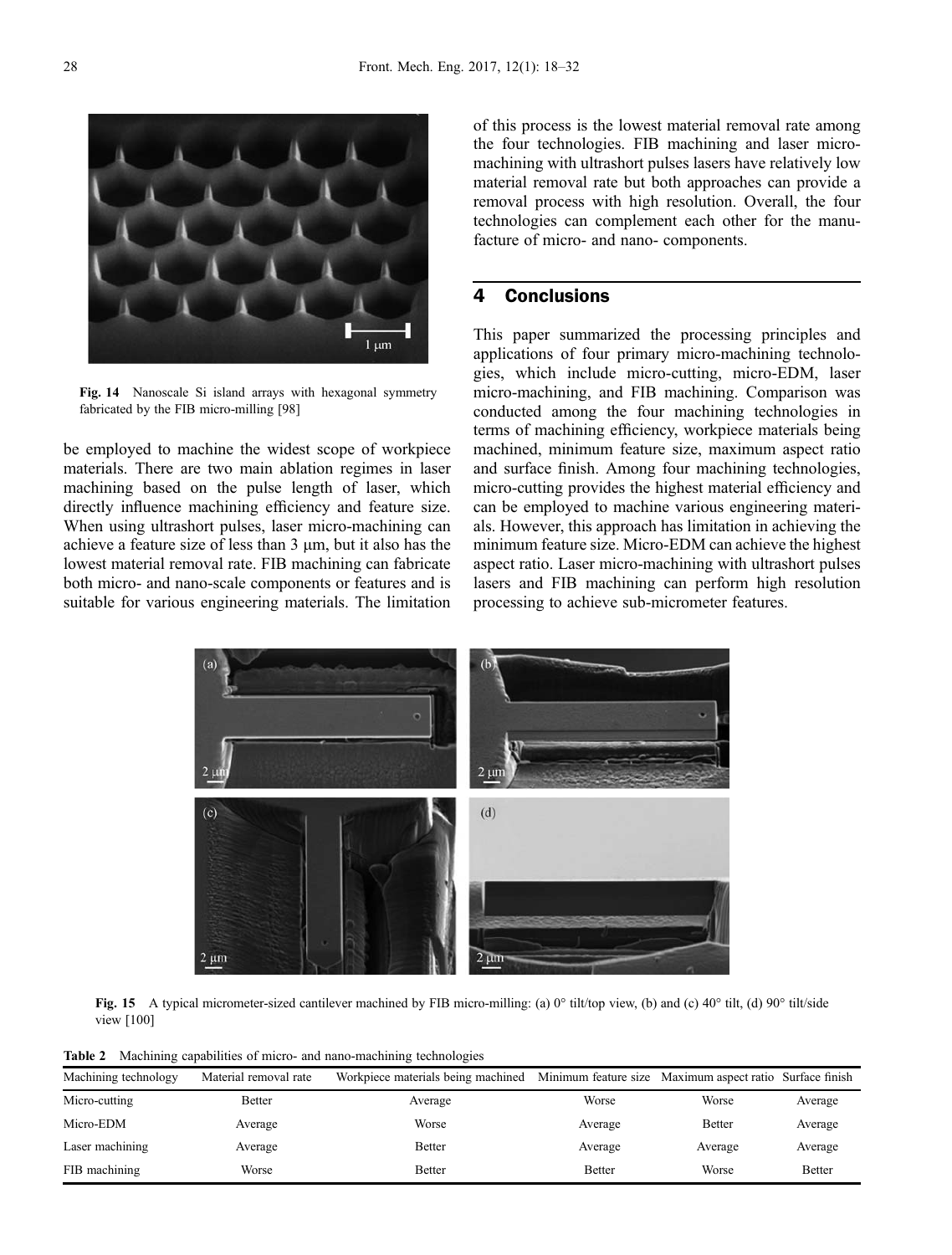<span id="page-11-0"></span>Acknowledgements SG was sponsored by the Chinese Scholarship Council (CSC) under postdoctoral fellow program. HH would like to acknowledge the financial sponsorship from Australia Research Council (ARC) under Future Fellowship program.

Open Access This article is distributed under the terms of the Creative Commons Attribution 4.0 International License (http://creativecommons.org/ licenses/by/4.0/), which permits unrestricted use, distribution, and reproduction in any medium, provided you give appropriate credit to the original author(s) and the source, provide a link to the Creative Commons license, and indicate if changes were made.

## References

- 1. Luo X, Cheng K, Webb D, et al. Design of ultraprecision machine tools with applications to manufacture of miniature and micro components. Journal of Materials Processing Technology, 2005, 167(2–3): 515–528
- 2. Qin Y. Micromanufacturing Engineering and Technology. Oxford: William Andrew, 2010
- 3. Alting L, Kimura F, Hansen H N, et al. Micro engineering. CIRP Annals—Manufacturing Technology, 2003, 52(2): 635–657
- 4. Crichton M L, Archer-Jones C, Meliga S, et al. Characterising the material properties at the interface between skin and a skin vaccination microprojection device. Acta Biomaterialia, 2016, 36: 186–194
- 5. Vaezi M, Seitz H, Yang S. A review on 3D micro-additive manufacturing technologies. International Journal of Advanced Manufacturing Technology, 2013, 67(5–8): 1721–1754
- 6. Liu X, Devor R E, Kapoor S G, et al. The mechanics of machining at the microscale: Assessment of the current state of the science. Journal of Manufacturing Science and Engineering, 2004, 126(4): 666–678
- 7. Spearing S M. Materials issues in microelectromechanical systems (MEMS). Acta Materialia, 2000, 48(1): 179–196
- 8. Rajurkar K P, Levy G, Malshe A, et al. Micro and nano machining by electro-physical and chemical processes. CIRP Annals—Manufacturing Technology, 2006, 55(2): 643–666
- 9. Liu K, Lauwers B, Reynaerts D. Process capabilities of micro-EDM and its applications. International Journal of Advanced Manufacturing Technology, 2010, 47(1–4): 11–19
- 10. Masuzawa T. State of the art of micromachining. CIRP Annals— Manufacturing Technology, 2000, 49(2): 473–488
- 11. Madou M J. Manufacturing Techniques for Microfabrication and Nanotechnology. Boca Raton: CRC Press, 2011
- 12. Brinksmeier E, Riemer O, Stern R. Machining of precision parts and microstructures. In: Inasaki I, ed. Initiatives of Precision Engineering at the Beginning of a Millennium. Berlin: Springer, 2002, 3–11
- 13. Brousseau E B, Dimov S S, Pham D T. Some recent advances in multi-material micro-and nano-manufacturing. International Journal of Advanced Manufacturing Technology, 2010, 47(1–4): 161– 180
- 14. Qin Y, Brockett A, Ma Y, et al. Micro-manufacturing: Research, technology outcomes and development issues. International Journal of Advanced Manufacturing Technology, 2010, 47(9–

12): 821–837

- 15. Dimov S S, Matthews C W, Glanfield A, et al. A roadmapping study in multi-material micro manufacture. In: Proceedings of the Second International Conference on Multi-Material Micro Manufacture. Oxford: Elsevier, 2006, xi–xxv
- 16. Chae J, Park S S, Freiheit T. Investigation of micro-cutting operations. International Journal of Machine Tools & Manufacture, 2006, 46(3–4): 313–332
- 17. Sumitomo T, Huang H, Zhou L, et al. Nanogrinding of multilayered thin film amorphous Si solar panels. International Journal of Machine Tools & Manufacture, 2011, 51(10–11): 797–805
- 18. Yin L, Huang H. Brittle materials in nano-abrasive fabrication of optical mirror-surfaces. Precision Engineering, 2008, 32(4): 336– 341
- 19. Huo D. Micro-Cutting: Fundamentals and Applications. London: John Wiley & Sons, 2013
- 20. Lu Z, Yoneyama T. Micro cutting in the micro lathe turning system. International Journal of Machine Tools & Manufacture, 1999, 39(7): 1171–1183
- 21. Rahman M, Asad A, Masaki T, et al. A multiprocess machine tool for compound micromachining. International Journal of Machine Tools & Manufacture, 2010, 50(4): 344–356
- 22. Weule H, Hüntrup V, Tritschler H. Micro-cutting of steel to meet new requirements in miniaturization. CIRP Annals—Manufacturing Technology, 2001, 50(1): 61–64
- 23. Câmara M A, Rubio J C, Abrão A M, et al. State of the art on micromilling of materials, a review. Journal of Materials Science and Technology, 2012, 28(8): 673–685
- 24. Egashira K, Mizutani K. Micro-drilling of monocrystalline silicon using a cutting tool. Precision Engineering, 2002, 26(3): 263–268
- 25. Dornfeld D, Min S, Takeuchi Y. Recent advances in mechanical micromachining. CIRP Annals—Manufacturing Technology, 2006, 55(2): 745–768
- 26. Aurich J C, Engmann J, Schueler G M, et al. Micro grinding tool for manufacture of complex structures in brittle materials. CIRP Annals—Manufacturing Technology, 2009, 58(1): 311–314
- 27. Hoffmeister H, Wenda A. Novel grinding tools for machining precision micro parts of hard and brittle materials. In: Proceedings of the 15th Annual Meeting of the ASPE. 2000, 152–155
- 28. Park H, Onikura H, Ohnishi O, et al. Development of microdiamond tools through electroless composite plating and investigation into micro-machining characteristics. Precision Engineering, 2010, 34(3): 376–386
- 29. Chen W K, Kuriyagawa T, Huang H, et al. Machining of micro aspherical mould inserts. Precision Engineering, 2005, 29(3): 315– 323
- 30. Luo X, Cheng K, Webb D, et al. Design of ultraprecision machine tools with applications to manufacture of miniature and micro components. Journal of Materials Processing Technology, 2005, 167(2–3): 515–528
- 31. Kim J, Kim D S. Theoretical analysis of micro-cutting characteristics in ultra-precision machining. Journal of Materials Processing Technology, 1995, 49(3–4): 387–398
- 32. Shaw M C. Precision finishing. CIRP Annals—Manufacturing Technology, 1995, 44(1): 343–348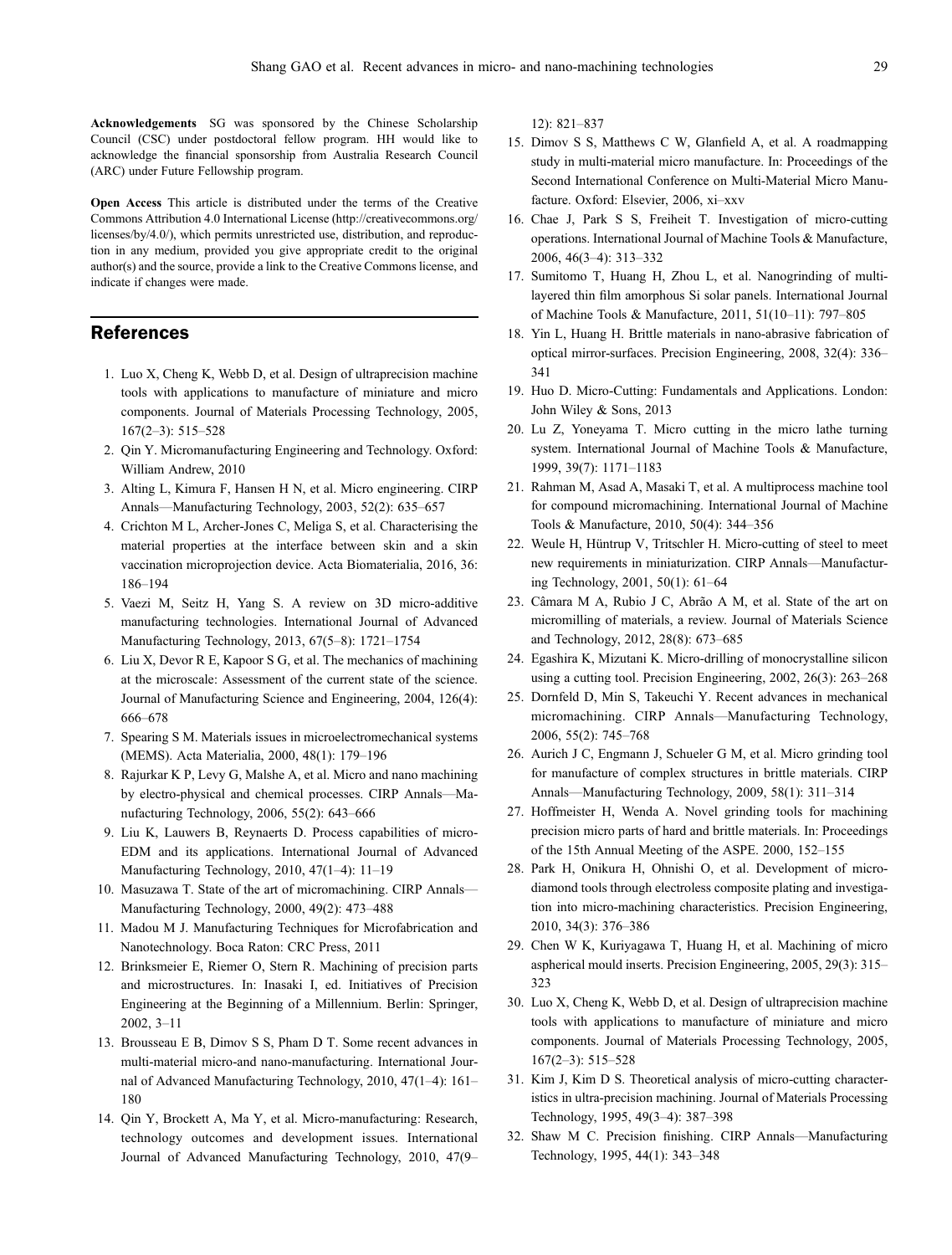- <span id="page-12-0"></span>33. Liu X, Jun M B, Devor R E, et al. Cutting mechanisms and their influence on dynamic forces, vibrations and stability in microendmilling. In: Proceeding of the ASME 2004 International Mechanical Engineering Congress and Exposition. American Society of Mechanical Engineers, 2004, 583–592
- 34. Bissacco G, Hansen H N, De Chiffre L. Size effects on surface generation in micro milling of hardened tool steel. CIRP Annals— Manufacturing Technology, 2006, 55(1): 593–596
- 35. Kim C, Mayor J R, Ni J. A static model of chip formation in microscale milling. Journal of Manufacturing Science and Engineering, 2004, 126(4): 710–718
- 36. Weule H, Hüntrup V, Tritschler H. Micro-cutting of steel to meet new requirements in miniaturization. CIRP Annals—Manufacturing Technology, 2001, 50(1): 61–64
- 37. Liu X, Devor R E, Kapoor S G. An analytical model for the prediction of minimum chip thickness in micromachining. Journal of Manufacturing Science and Engineering, 2006, 128(2): 474– 481
- 38. Vogler M P, Devor R E, Kapoor S G. On the modeling and analysis of machining performance in micro-endmilling, Part I: Surface generation. Journal of Manufacturing Science and Engineering, 2004, 126(4): 685–694
- 39. Vogler M P, Kapoor S G, Devor R E. On the modeling and analysis of machining performance in micro-endmilling, Part II: Cutting force prediction. Journal of Manufacturing Science and Engineering, 2004, 126(4): 695–705
- 40. Son S M, Lim H S, Ahn J H. Effects of the friction coefficient on the minimum cutting thickness in micro cutting. International Journal of Machine Tools & Manufacture, 2005, 45(4–5): 529–535
- 41. Dow T A, Miller E L, Garrard K. Tool force and deflection compensation for small milling tools. Precision Engineering, 2004, 28(1): 31–45
- 42. Bao W Y, Tansel I N. Modeling micro-end-milling operations. Part I: Analytical cutting force model. International Journal of Machine Tools & Manufacture, 2000, 40(15): 2155–2173
- 43. Bao W Y, Tansel I N. Modeling micro-end-milling operations. Part II: Tool run-out. International Journal of Machine Tools & Manufacture, 2000, 40(15): 2175–2192
- 44. Duan X, Peng F, Yan R, et al. Estimation of cutter deflection based on study of cutting force and static flexibility. Journal of Manufacturing Science and Engineering, 2016, 138(4): 041001
- 45. Ma W, He G, Zhu L, et al. Tool deflection error compensation in five-axis ball-end milling of sculptured surface. International Journal of Advanced Manufacturing Technology, 2016, 84(5): 1421–1430
- 46. Shabouk S, Nakamoto T. Micro machining of single crystal diamond by utilization of tool wear during cutting process of ferrous material. Journal of Micromechatronics, 2002, 2(1): 13–26
- 47. Kalpakjian S, Schmid S R. Manufacturing Processes for Engineering Materials. Upper Saddle River: Prentice Hall, 2007
- 48. Schaller T, Bohn L, Mayer J, et al. Microstructure grooves with a width of less than 50 µm cut with ground hard metal micro end mills. Precision Engineering, 1999, 23(4): 229–235
- 49. Onikura H, Ohnishi O, Take Y, et al. Fabrication of micro carbide tools by ultrasonic vibration grinding. CIRP Annals—Manufactur-

ing Technology, 2000, 49(1): 257–260

- 50. Adams D P, Vasile M J, Benavides G, et al. Micromilling of metal alloys with focused ion beam—Fabricated tools. Precision Engineering, 2001, 25(2): 107–113
- 51. Egashira K, Hosono S, Takemoto S, et al. Fabrication and cutting performance of cemented tungsten carbide micro-cutting tools. Precision Engineering, 2011, 35(4): 547–553
- 52. Wong Y S, Rahman M, Lim H S, et al. Investigation of micro-EDM material removal characteristics using single RC-pulse discharges. Journal of Materials Processing Technology, 2003, 140(1–3): 303–307
- 53. Pham D T, Dimov S S, Bigot S, et al. Micro-EDM—Recent developments and research issues. Journal of Materials Processing Technology, 2004, 149(1): 50–57
- 54. Liao Y S, Chen S T, Lin C S, et al. Fabrication of high aspect ratio microstructure arrays by micro reverse wire-EDM. Journal of Micromechanics and Microengineering, 2005, 15(8): 1547–1555
- 55. Wang J, Han F. Simulation model of debris and bubble movement in consecutive-pulse discharge of electrical discharge machining. International Journal of Machine Tools & Manufacture, 2014, 77: 56–65
- 56. Kadirvel A, Hariharan P, Gowri S. A review on various research trends in micro-EDM. International Journal of Mechatronics and Manufacturing Systems, 2012, 5(5/6): 361–384
- 57. Pham D T, Ivanov A, Bigot S, et al. An investigation of tube and rod electrode wear in micro EDM drilling. International Journal of Advanced Manufacturing Technology, 2007, 33(1–2): 103–109
- 58. Pham D T, Ivanov A, Bigot S, et al. A study of micro-electro discharge machining electrode wear. Proceedings of the Institution of Mechanical Engineers. Part C, Journal of Mechanical Engineering Science, 2007, 221(5): 605–612
- 59. Dimov S, Pham D T, Ivanov A, et al. Tool-path generation system for micro-electro discharge machining milling. Proceedings of the Institution of Mechanical Engineers. Part B, Journal of Engineering Manufacture, 2003, 217(11): 1633–1637
- 60. Tsai Y, Masuzawa T. An index to evaluate the wear resistance of the electrode in micro-EDM. Journal of Materials Processing Technology, 2004, 149(1–3): 304–309
- 61. Uhlmann E, Roehner M. Investigations on reduction of tool electrode wear in micro-EDM using novel electrode materials. CIRP Journal of Manufacturing Science and Technology, 2008, 1 (2): 92–96
- 62. Aligiri E, Yeo S H, Tan P C. A new tool wear compensation method based on real-time estimation of material removal volume in micro-EDM. Journal of Materials Processing Technology, 2010, 210(15): 2292–2303
- 63. Bissacco G, Hansen H N, Tristo G, et al. Feasibility of wear compensation in micro EDM milling based on discharge counting and discharge population characterization. CIRP Annals—Manufacturing Technology, 2011, 60(1): 231–234
- 64. Masuzawa T, Fujino M, Kobayashi K, et al. Wire electro-discharge grinding for micro-machining. CIRP Annals—Manufacturing Technology, 1985, 34(1): 431–434
- 65. Rees A, Dimov S S, Ivanov A, et al. Micro-electrode discharge machining: Factors affecting the quality of electrodes produced on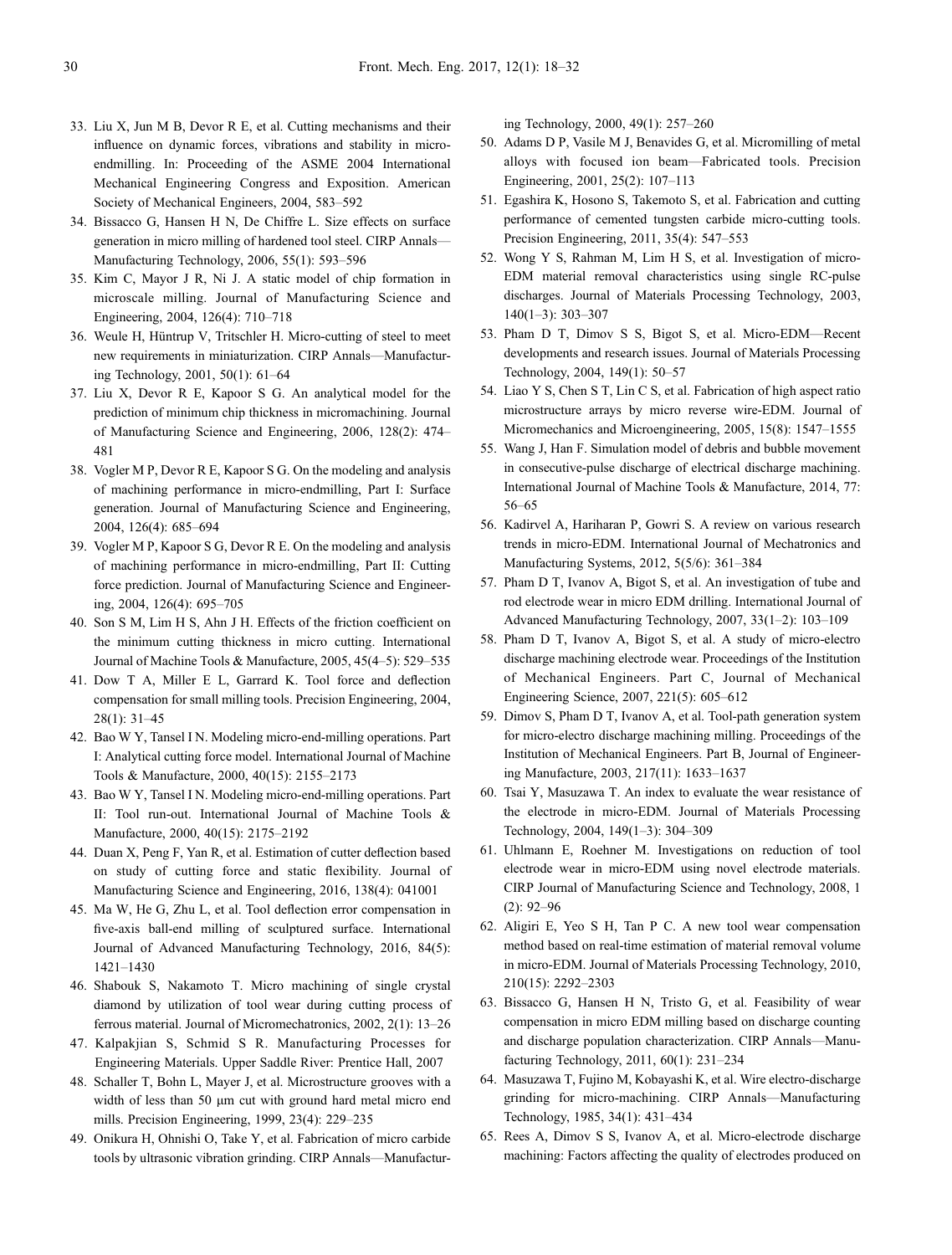<span id="page-13-0"></span>the machine through the process of wire electro-discharge machining. Proceedings of the Institution of Mechanical Engineers. Part B, Journal of Engineering Manufacture, 2007, 221(3): 409–418

- 66. Uhlmann E, Piltz S, Jerzembeck S. Micro-machining of cylindrical parts by electrical discharge grinding. Journal of Materials Processing Technology, 2005, 160(1): 15–23
- 67. Qu J, Shih A J, Scattergood R O. Development of the cylindrical wire electrical discharge machining process, Part 1: Concept, design, and material removal rate. Journal of Manufacturing Science and Engineering, 2002, 124(3): 702–707
- 68. Qu J, Shih A J, Scattergood R O. Development of the cylindrical wire electrical discharge machining process, Part 2: Surface integrity and roundness. Journal of Manufacturing Science and Engineering, 2002, 124(3): 708–714
- 69. Rees A, Brousseau E, Dimov S S, et al. Wire electro discharge grinding: surface finish optimisation. Multi-Material Micro Manufacture, 2008, 1–4
- 70. Meijer J. Laser beam machining (LBM), state of the art and new opportunities. Journal of Materials Processing Technology, 2004, 149(1–3): 2–17
- 71. Knowles M R H, Rutterford G, Karnakis D, et al. Micro-machining of metals, ceramics and polymers using nanosecond lasers. International Journal of Advanced Manufacturing Technology, 2007, 33(1–2): 95–102
- 72. Rizvi N H, Apte P. Developments in laser micro-machining techniques. Journal of Materials Processing Technology, 2002, 127 (2): 206–210
- 73. Pham D T, Dimov S S, Ji C, et al. Laser milling as a 'rapid' micromanufacturing process. Proceedings of the Institution of Mechanical Engineers. Part B, Journal of Engineering Manufacture, 2004, 218(1): 1–7
- 74. Corcoran A, Sexton L, Seaman B, et al. The laser drilling of multilayer aerospace material systems. Journal of Materials Processing Technology, 2002, 123(1): 100–106
- 75. Matsuoka Y, Kizuka Y, Inoue T. The characteristics of laser micro drilling using a Bessel beam. Applied Physics. A, Materials Science & Processing, 2006, 84(4): 423–430
- 76. Biswas R, Kuar A S, Sarkar S, et al. A parametric study of pulsed Nd: YAG laser micro-drilling of gamma-titanium aluminide. Optics & Laser Technology, 2010, 42(1): 23–31
- 77. Zheng H Y, Huang H. Ultrasonic vibration-assisted femtosecond laser machining of microholes. Journal of Micromechanics and Microengineering, 2007, 17(8): N58–N61
- 78. Mao C, Sun X, Huang H, et al. Characteristics and removal mechanism in laser cutting of cBN-WC-10Co composites. Journal of Materials Processing Technology, 2016, 230: 42–49
- 79. Petkov P V, Dimov S S, Minev R M, et al. Laser milling: Pulse duration effects on surface integrity. Proceedings of the Institution of Mechanical Engineers. Part B, Journal of Engineering Manufacture, 2008, 222(1): 35–45
- 80. Preuss S, Demchuk A, Stuke M. Sub-picosecond UV laser ablation of metals. Applied Physics. A, Materials Science & Processing, 1995, 61(1): 33–37
- 81. von der Linde D, Sokolowski-Tinten K. The physical mechanisms

of short-pulse laser ablation. Applied Surface Science, 2000, 154 – 155: 1–10

- 82. Kautek W, Krueger J. Femtosecond pulse laser ablation of metallic, semiconducting, ceramic, and biological materials. Laser Materials Processing: Industrial and Microelectronics Applications, 1994, 600–611
- 83. Huang H, Zheng H Y, Lim G C. Femtosecond laser machining characteristics of Nitinol. Applied Surface Science, 2004, 228(1– 4): 201–206
- 84. Dobrev T, Dimov S S, Thomas A J. Laser milling: Modelling crater and surface formation. Proceedings of the Institution of Mechanical Engineers. Part C, Journal of Mechanical Engineering Science, 2006, 220(11): 1685–1696
- 85. Pham D T, Dimov S S, Petkov P V. Laser milling of ceramic components. International Journal of Machine Tools & Manufacture, 2007, 47(3–4): 618–626
- 86. Kim C S, Ahn S H, Jang D Y. Review: Developments in micro/ nanoscale fabrication by focused ion beams. Vacuum, 2012, 86(8): 1014–1035
- 87. Tseng A A. Recent developments in micromilling using focused ion beam technology. Journal of Micromechanics and Microengineering, 2004, 14(4): R15–R34
- 88. Tseng A A. Recent developments in nanofabrication using focused ion beams. Small, 2005, 1(10): 924–939
- 89. Sugiyama M, Sigesato G. A review of focused ion beam technology and its applications in transmission electron microscopy. Journal of Electron Microscopy, 2004, 53(5): 527–536
- 90. Ahn S H, Chun D M, Kim C S. Nanoscale hybrid manufacturing process by nano particle deposition system (NPDS) and focused ion beam (FIB). CIRP Annals—Manufacturing Technology, 2011, 60(1): 583–586
- 91. Ding X, Lim G C, Cheng C K, et al. Fabrication of a micro-size diamond tool using a focused ion beam. Journal of Micromechanics and Microengineering, 2008, 18(7): 075017
- 92. Picard Y N, Adams D P, Vasile M J, et al. Focused ion beamshaped microtools for ultra-precision machining of cylindrical components. Precision Engineering, 2003, 27(1): 59–69
- 93. Shim S, Bei H, Miller M K, et al. Effects of focused ion beam milling on the compressive behavior of directionally solidified micropillars and the nanoindentation response of an electropolished surface. Acta Materialia, 2009, 57(2): 503–510
- 94. Xu Z, Fang F, Zhang S, et al. Fabrication of micro DOE using micro tools shaped with focused ion beam. Optics Express, 2010, 18(8): 8025–8032
- 95. Wu W, Xu Z, Fang F, et al. Decrease of FIB-induced lateral damage for diamond tool used in nano cutting. Nuclear Instruments & Methods in Physics Research. Section B, Beam Interactions with Materials and Atoms, 2014, 330: 91–98
- 96. Li W, Minev R, Dimov S, et al. Patterning of amorphous and polycrystalline Ni 78 B 14 Si 8 with a focused-ion-beam. Applied Surface Science, 2007, 253(12): 5404–5410
- 97. Li W, Lalev G, Dimov S, et al. A study of fused silica micro/nano patterning by focused-ion-beam. Applied Surface Science, 2007, 253(7): 3608–3614
- 98. Wu S E, Liu C P. Direct writing of Si island arrays by focused ion